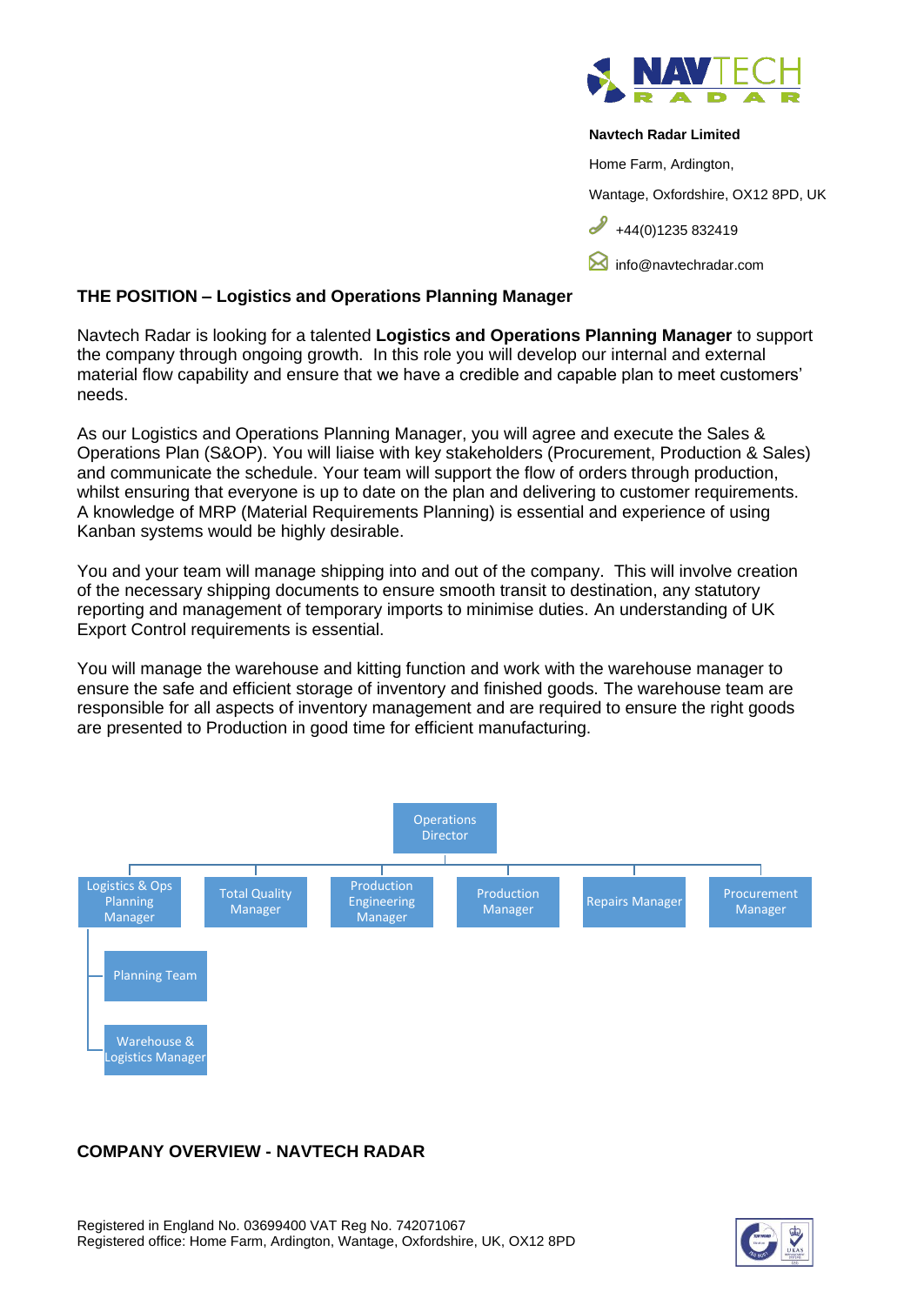

#### **Navtech Radar Limited**

Home Farm, Ardington,

Wantage, Oxfordshire, OX12 8PD, UK

 $\bigcup_{+44(0)1235} 832419$ 

**[info@navtechradar.com](mailto:info@navtechradar.com)** 

Navtech Radar is a world-leading innovator, and multi-award-winning designer and manufacturer of commercially deployed radar solutions. Our ground-breaking technology is utilised by clients worldwide, across many industry sectors, from Perimeter Security Surveillance and Industrial Automation to Traffic Incident Detection on Smart Highways and as part of Intelligent Transport Systems (ITS).

As part of Halma plc, a FTSE 100 company, you will be joining a group of companies whose mission is to make the world cleaner, safer, and healthier.

### **WORK HEADQUARTERS**

Our manufacturing facility is located in the recently developed Grove Business Park, South Oxfordshire, within an easy commute from areas of Reading, Swindon, Newbury and Oxford.

## **CULTURE, AND BENEFITS**

We help create the right environment for our dedicated staff by providing a flexible, fun, friendly, and family feel. We are dog friendly and enjoy family, friends and group events. We have plenty of free parking for our employees and provide you with options to join colleagues on lunchtime walks, biking and other pursuits. We care about our staff, in fact, our culture is developed by you, for you!

# **KEY ACCOUNTABILITIES**

- Lead the Logistics and Planning teams in executing best practices and measuring performance through agreed upon Key Performance Indicators (KPIs). Routinely report on department KPIs along with appropriate analysis or risk and countermeasures where necessary
- Maintaining a topical and accurate Sales & Operations Plan based on data from key stakeholders
- Maintain a schedule for supplying goods to customers on time and in full and ensure this schedule is communicated to all stakeholders
- Support the production team with the necessary information to create a balanced manufacturing plan
- Manage the delivery of goods to customers, ensuring that the necessary legal, financial and export control information is supplied correctly and in a timely way.
- Support the shipment and delivery on incoming goods as required including customs clearance.
- Manage activities related to material requirements planning, shipping and inventory control

# **YOUR COMPETENCIES**

- An energetic, hard-working self-starter, with personal credibility
- An analytical thinker with excellent negotiation preparation and execution skills
- Ability to communicate at all levels within the business
- Ability to problem solve and resolve issues with a win-win approach
- Results focused and track record of delivering
- Good planning, reporting and communication skills